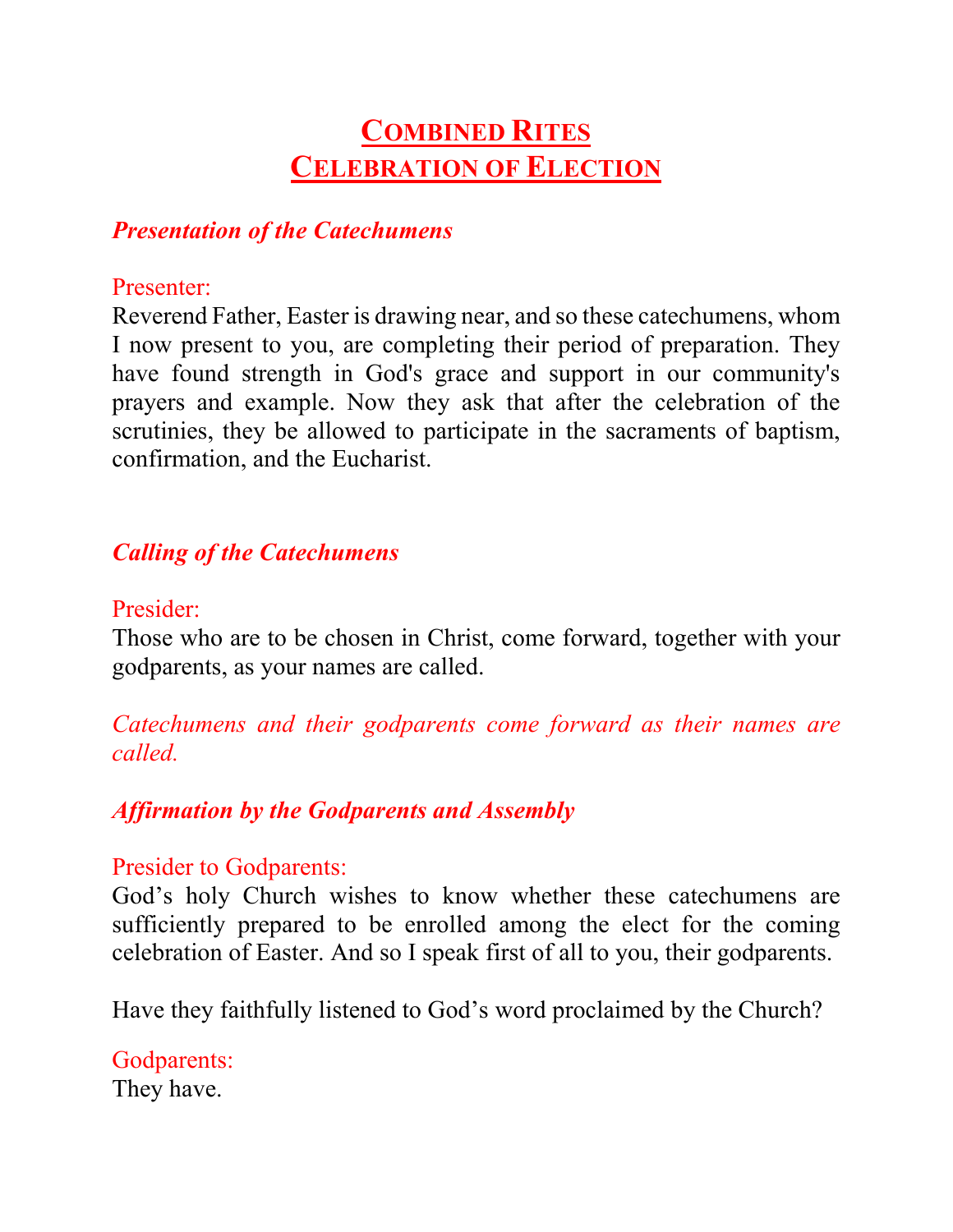#### Presider to Godparents:

Have they responded to that word and begun to walk in God's presence?

### Godparents:

They have.

### Presider to Godparents:

Have they shared the company of their Christian brothers and sisters and joined with them in prayer?

# Godparents:

They have.

### Presider to Assembly:

And now I speak to you, my brothers and sisters in this assembly:

Are you ready to support the testimony expressed about the catechumens and include them in your prayer and affection as we move toward Easter?

### Assembly:

We are.

# *Invitation and Enrollment of Names*

### Presider to Catechumens:

And now, my dear catechumens, I address you. Your own godparents and teachers, and this entire community, have spoken in your favor. The Church, in the name of Christ, accepts their judgment and calls you to the Easter sacraments. Since you have already heard the call of Christ, you must now express your response to that call clearly and in the presence of the whole Church.

Therefore, do you wish to enter fully into the life of the Church through the sacraments of baptism, confirmation, and the Eucharist?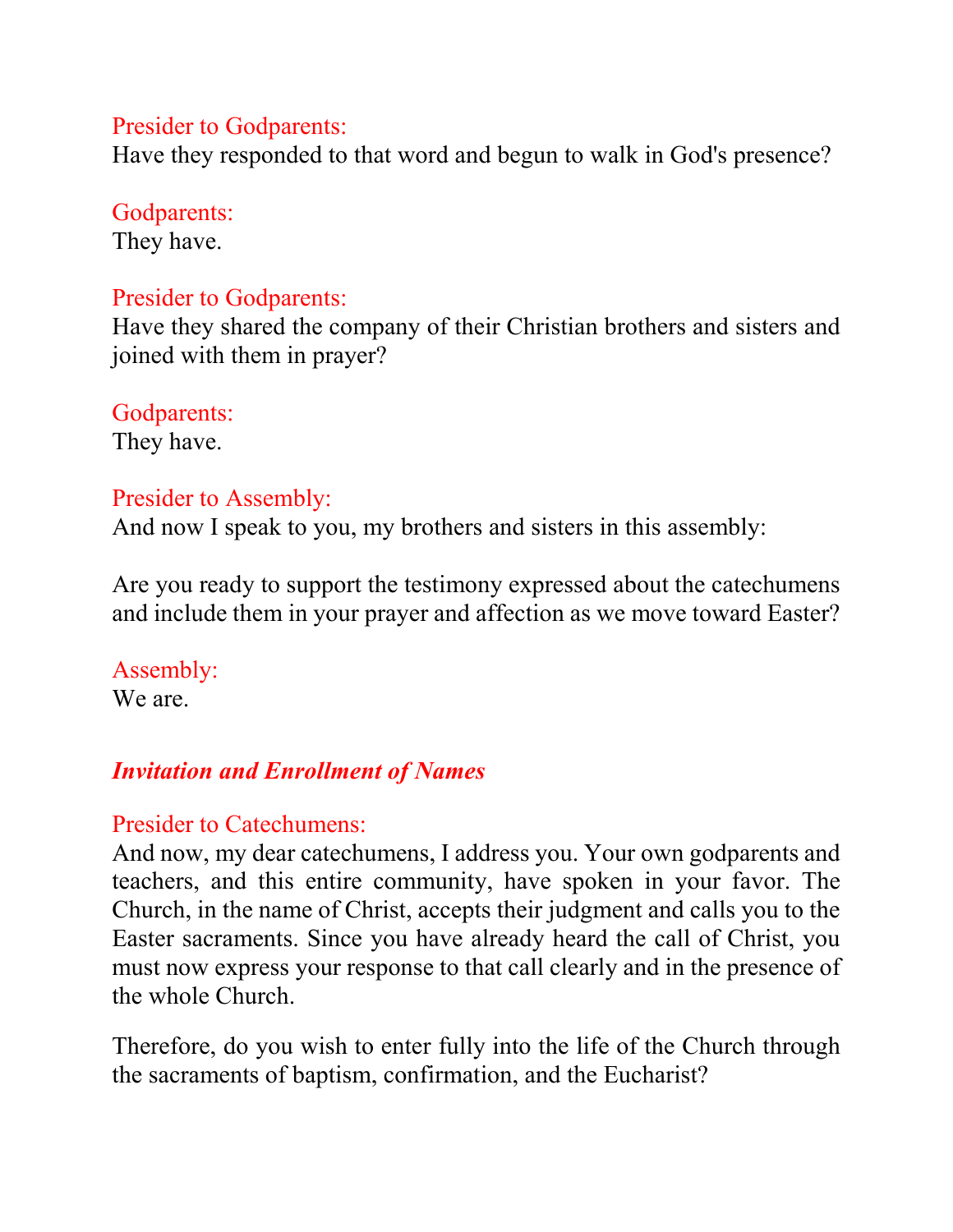Catechumens: We do.

### Presider to Catechumens:

Then offer your names for enrollment.

Catechumens either step forward to sign the Book of the Elect or the previously signed Book of the Elect is presented to the Presider *(An Acclamation can be sung)*

# *Act of Admission or Election*

### Presider to Catechumens:

N. and N. (My dear catechumens), I now declare you to be members of the elect, to be initiated into the sacred mysteries at the next Easter Vigil.

Elect: Thanks be to God!

# *Concluding Statement*

### Presider:

God is always faithful to those he calls: now it is your duty, as it is ours, both to be faithful to him in return and to strive courageously to reach the fullness of truth, which your election opens up before you.

Godparents, you have spoken in favor of these catechumens: accept them now as chosen in the Lord and continue to sustain them through your loving care and example, until they come to share in the sacraments of God's life.

 **(Music accompanies the Elect as they return to their seats)**

*At the end the elect and their godparents return to their places in the assembly.*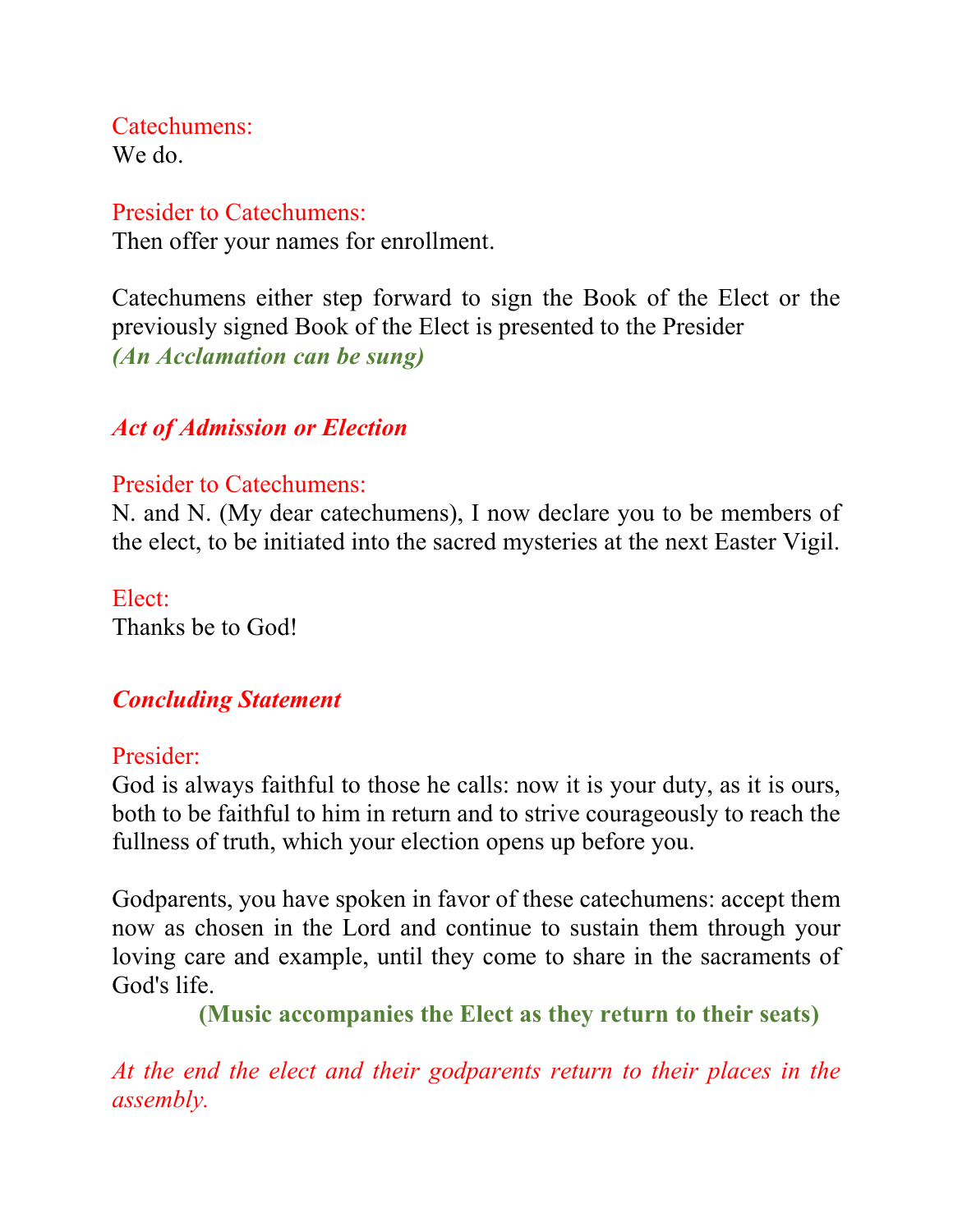# **CELEBRATION OF THE CALL TO CONTINUING CONVERSION**

### *Presentation of the Candidates*

### Presenter:

Reverend Father, I now present to you the candidates who are preparing to be received into the full communion of the Catholic Church (or who are completing their Christian initiation). They too have found strength in God's grace and support in our community's prayers and example.

Now they ask that after this Lenten season, they be admitted to full Eucharistic sharing (or confirmation and the Eucharist).

# *Calling of the Candidates*

### Presider to Candidates:

Those who desire to participate fully in the sacramental life of the Church, come forward, together with your sponsors, as your name is called.

*Candidates and sponsors come forward as their names are called.*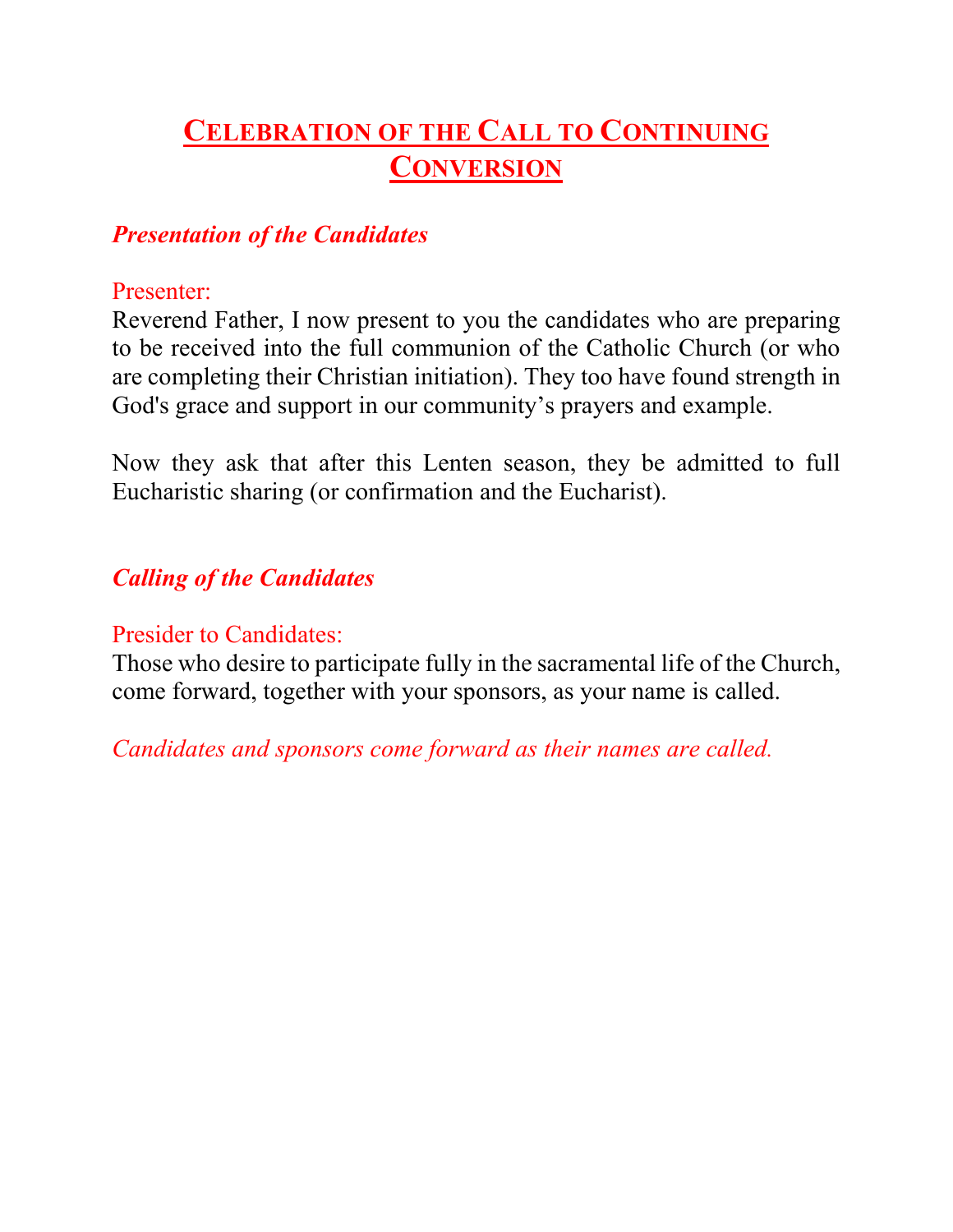# *Affirmation by the Sponsors and the Assembly*

# Presider:

My dear friends, these candidates, our brothers and sisters, have asked to be able to participate fully in the sacramental life of the Catholic Church. Those who know them have judged them to be sincere in their desire. During the period of their preparation they have reflected on the mystery of their baptism and have come to appreciate more deeply the presence of Christ in their lives. They have shared the company of their brothers and sisters, joined with them in prayer, and endeavored to follow Christ's commands more perfectly.

And so I am pleased to recognize their desire to participate fully in the sacramental life of the Church. I ask their sponsors now to state their opinion once again, so that all of you may hear.

Do you consider these candidates ready to receive the sacraments of confirmation and the Eucharist?

Sponsors: We do.

### Presider to Assembly:

Now I ask you, the members of this community. Are you willing to affirm the testimony expressed about these candidates and support them in faith, prayer, and example as they prepare to participate more fully in the Church's sacraments?

All: We are.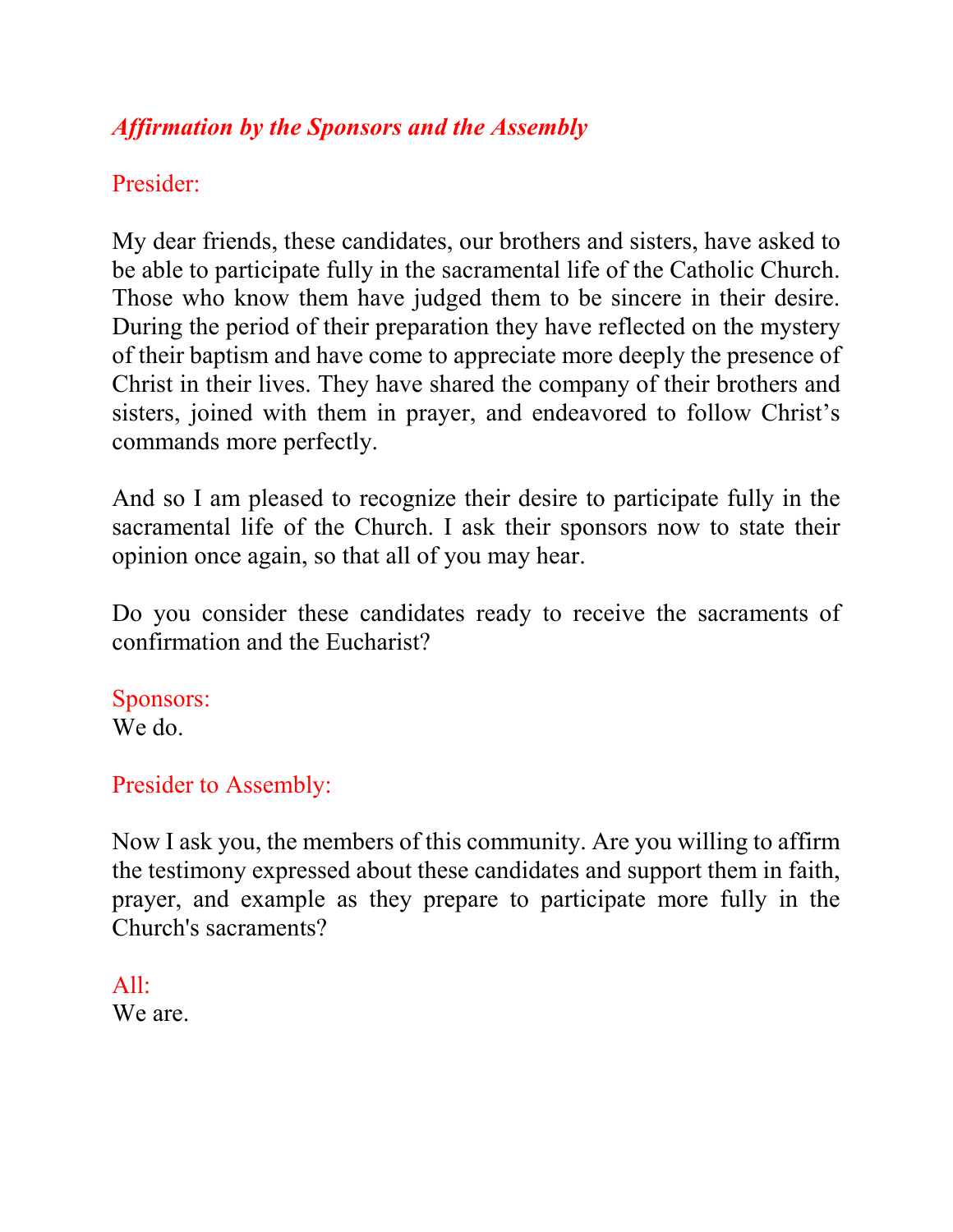# *Act of Recognition*

### Presider to Candidates:

N. and N., (My dear candidates,) the Church recognizes your desire to be sealed with the gift of the Holy Spirit and to have a place at Christ's eucharistic table.

Join with us this Lent in a spirit of repentance. Hear the Lord's call to conversion and be faithful to your baptismal covenant.

# Candidates:

Thanks be to God!

# *Concluding Statement*

Presider to Sponsors:

Sponsors, continue to support these candidates with your guidance and concern. May they see in you a love for the Church and a sincere desire for doing good. Lead them this Lent to the joys of the Easter mysteries.

**(Acclamation or music may accompany them back to their seats.)**

*At the end, the candidates and their sponsors return to their places in the assembly.*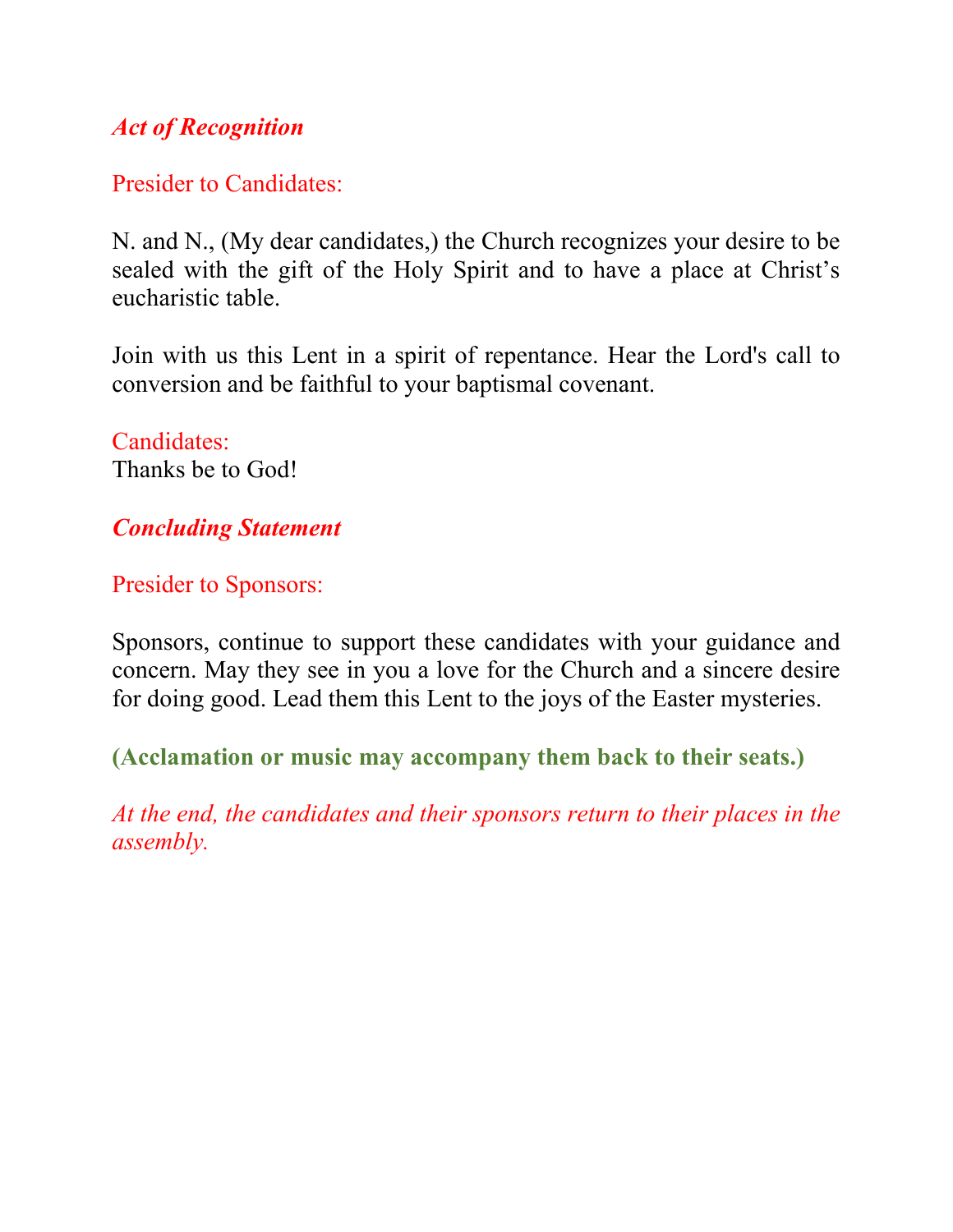# **INTERCESSION FOR THE ELECT AND THE CANDIDATES**

Presider or Deacon: Please stand.

### Presider:

My brothers and sisters, in beginning this period of Lent, we look forward to celebrating at Easter the life-giving mysteries of our Lord's suffering, death and resurrection. These elect and candidates, whom we bring with us to the Easter sacraments, will look to us for an example of Christian renewal. Let us pray to the Lord for them and for ourselves, that we may be renewed by one another's efforts and together come to share the joys of Easter.

### Deacon or Lector:

That together we may fruitfully employ this Lenten season to renew ourselves through self-denial and works of holiness, let us pray to the Lord …

That our Elect may always remember this day of their election and be grateful for the blessings they have received from heaven, let us pray to the Lord …

That out candidates for reception into the full communion of the Catholic Chu8rch (or who are completing their Christian Initiation) may grow daily in fidelity to their baptismal covenant, let us pray to the Lord …

That their Godparents and sponsors may be living examples of the Gospel, let us pray to the Lord …

That their families may help them to follow the promptings of the Spirit, let us pray to the Lord …